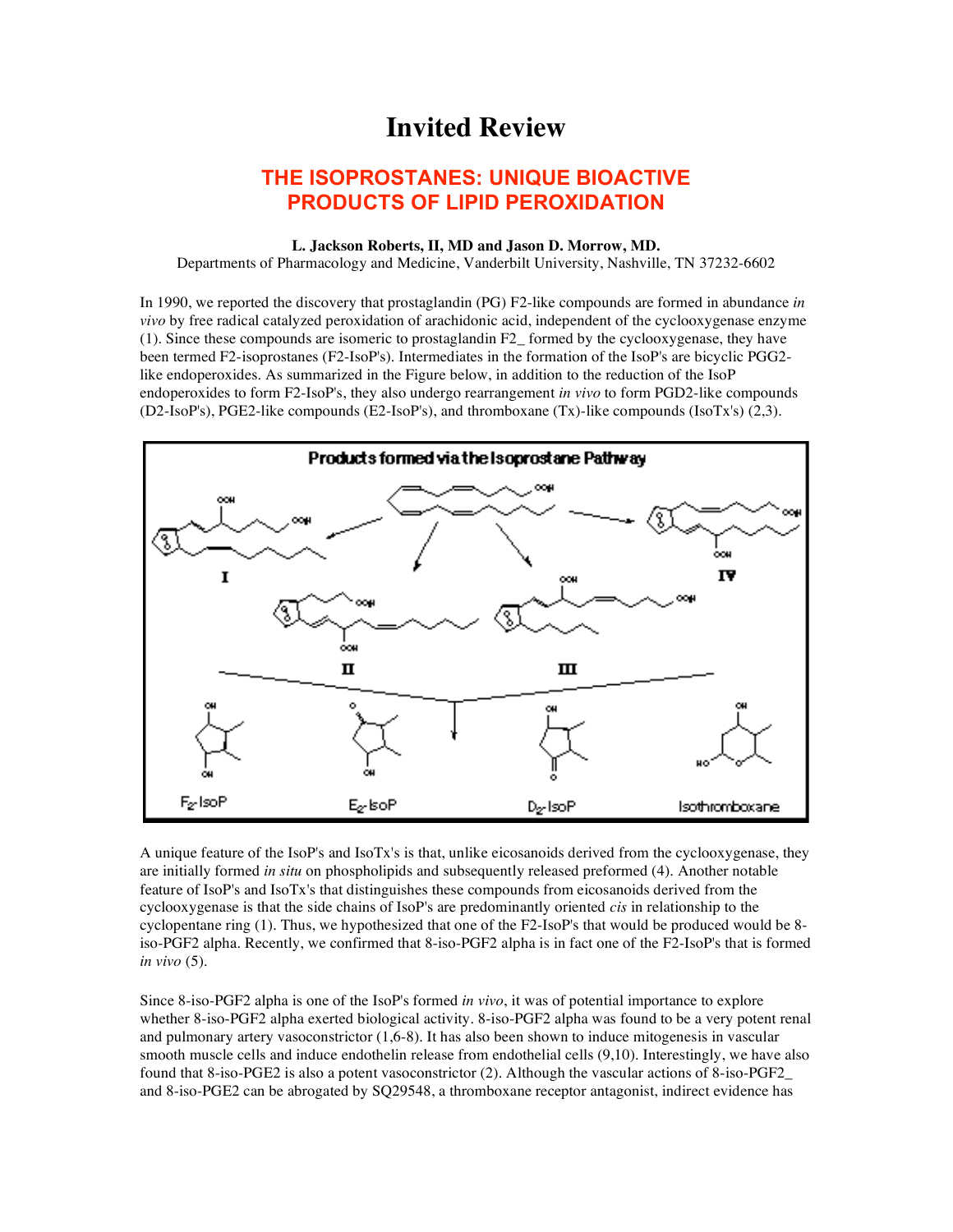been obtained suggesting the interesting possibility that both 8-iso-PGF2 alpha and 8-iso-PGE2 may exert their vascular effects by interacting with a novel "isoprostane" receptor (6,9-13).

One of the greatest needs in the field of free radical research has been the availability of a reliable method to assess oxidative stress status *in vivo* (14). In this regard, we have accumulated a substantial body of evidence which suggests strongly that measurement of IsoP's represents an important advance in this area (15,16). We have demonstrated that measurement of IsoP's correlates well with other measures of lipid peroxidation *in vitro*, *e.g.* with malondialdehyde and lipid peroxides (17,18). However, measurement of IsoP's appears to represent a more sensitive marker of lipid peroxidation *in* vivo and circumvents other problems, *e.g.* lack of specificity, associated with some of the other methods available to assess lipid peroxidation (14,17,19).

Our laboratory originally developed methodology based on stable isotope dilution techniques utilizing gas chromatography/mass spectrometry for measurement of the array of F2-IsoP's (20,21). Others have also developed mass spectrometric methods for the specific measurement of the F2-IsoP, 8-iso-PGF2 alpha (22). Mass spectrometric methodology for measurement of IsoP's is highly specific and sensitive. However, compared to other methods of assay, *e.g.* immunoassay, it is more labor intensive, has a lower sample throughput, and requires expensive instrumentation, which limits its use widely. Thus, the development of immunoassays for F2-IsoP's would facilitate the use of measurements of F2-IsoP's by investigators in free radical research to assess oxidant injury.

Immunoassays for the F2-isoprostane, 8-iso-PGF2\_, have been developed by Oxford Biomedical Research and others (22). In addition, a recent report utilized immunopurification with quantitation by mass spectrometry for measurement of 8-iso-PGF2 (23). As with other immunoassays for eicosanoids, purification of the eicosanoid from biological fluids prior to assay is frequently necessary to avoid interference from biological substances. This may involve simple extractions or more extensive purification using TLC or HPLC.

In summary, measurement of IsoP's appears to be an important advance in our ability to assess oxidant injury, particularly *in vivo*. Although mass spectrometric methods for analysis of IsoP's are highly specific and sensitive, they are not generally available. However, the use of validated immunoassays for IsoP's should allow the more general use of this approach to detect lipid peroxidation *in vitro* and assess oxidative stress status *in vivo* to explore the role of free radicals in human disease processes.

## REFERENCES

1. Morrow, JD, Hill, KE, Burk, RF, Nammour, TM, Badr, KF, and Roberts, LJ, II. *Proc. Natl. Acad. Sci. USA* **87:** 9383-9387, 1990.

2. Morrow, JD, Minton, TA, Mukundan, CR, Campbell, MD, Zackert, WE, Daniel, VC, Badr, KF, Blair, IA, and Roberts, LJ, II. *J. Biol. Chem.* **269:** 4317-4326, 1994

3. Morrow, JD, Awad, JA, Wu, A, Zackert, WE, Daniel, VC, and Roberts, LJ, II. *J. Biol. Chem.* **271:** 23185-23190, 1996.

4. Morrow, JD, Awad, JA, Boss, HJ, Blair, IA, and Roberts, LJ, II. *Proc. Natl.* Acad. Sci. USA **89:** 10721-1-725, 1992.

5. Morrow, JD, Minton, TA, Badr, KF, and Roberts, LJ, II. *Biochem. Biophys.* Acta **1210:** 244-248, 1994.

6. Takahashi, K, Nammour, TK, Fukunaga, M, Ebert, J, Morrow, JD, Roberts, LJ, II, Hoover, RL, and Badr, KF. *J. Clin. Invest.* **90:** 136-141, 1992.

7. Kang, KH, Morrow, JD, Roberts, LJ, II, Newman, JH, and Banerjee, M. *J.* Appl. Physiol. **74:** 460-465.

8. Banerjee, M, Kang, KH, Morrow, JD, Roberts, LJ, II, and Newman, JH. *Am.* J. Physiol. **263:** H660-H663, 1992.

9. Fukunaga, M, Makita, N, Roberts, LJ, II, Morrow, JD, Takahashi, K, and Badr, KF. *Am. J. Physiol.* **264:** C1619-C1624, 1993.